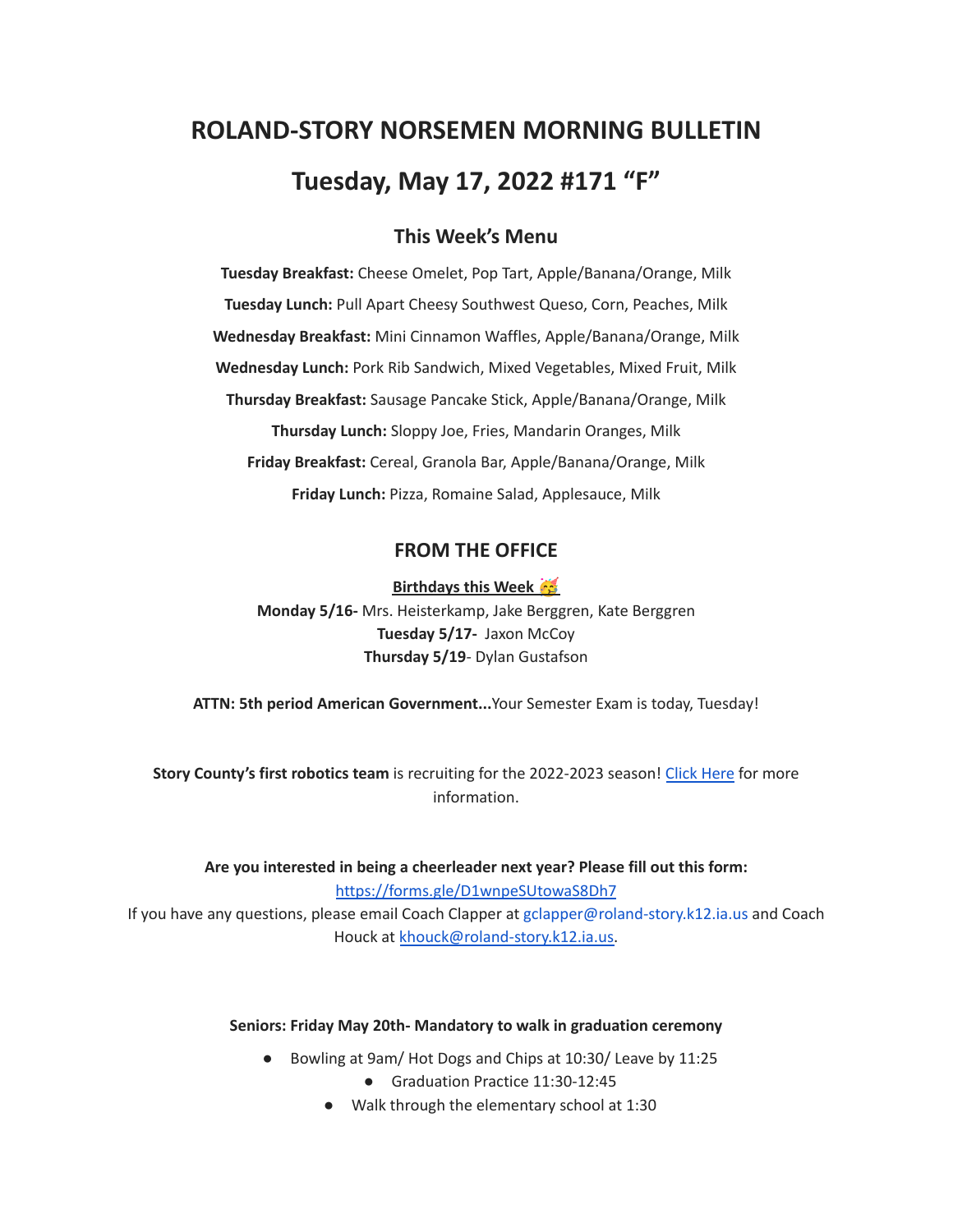

## **[COUNSELOR FOLDER](https://docs.google.com/document/d/1vmwczNPbDzXe9vFaG5LJMQ7NYDv-i4oQJHybqA65TUc/edit?usp=sharing) (9-12)-Click here**

#### **Online DMACC classes for Fall 2022**

An important message to remember about DMACC online is that you, the student, must register for the class. Once you register online then the counseling department receives a notice to approve it.

## **Scholarship**

#### [StudentScholarships.org](https://drive.google.com/file/d/1qEKcx3GVK6vi8DB_QD_Px65Do1Dedcz6/view?usp=sharing) Newsletter

1) Jameela Jamil x I Weigh Scholarship- \$5,000 due 5/18

2) Full Circle Scholarship- \$15,000 due 5/31

3) Know Your Worth Scholarship- \$10,000 due 6/1

4) Girls Impact the World Scholarship Awards- \$5,000 due 6/1

5) Community Leadership Scholarship- \$1,000 due 6/15

6) Navigate Your Future Scholarship- \$2,500 due 6/24

7) CIA Undergraduate Scholarship Program- \$25,000 due 6/27

8) Women in Trades Scholarship- \$3,000 due 6/30

9) Sterling Law Offices Annual College Scholarship- \$1,000 due 6/30

10) Future of Sports Scholarship Program- \$1,000 due 6/30

11) Keches Law Group Scholarship- \$1,500 due 6/30

12) AGMA Foundation Scholarship Program- \$20,000 due 7/1

13) New Silver Fintech Scholarship- \$5,000 due 7/31

14) Strong Work Ethic Scholarship- \$1,000 due 7/31